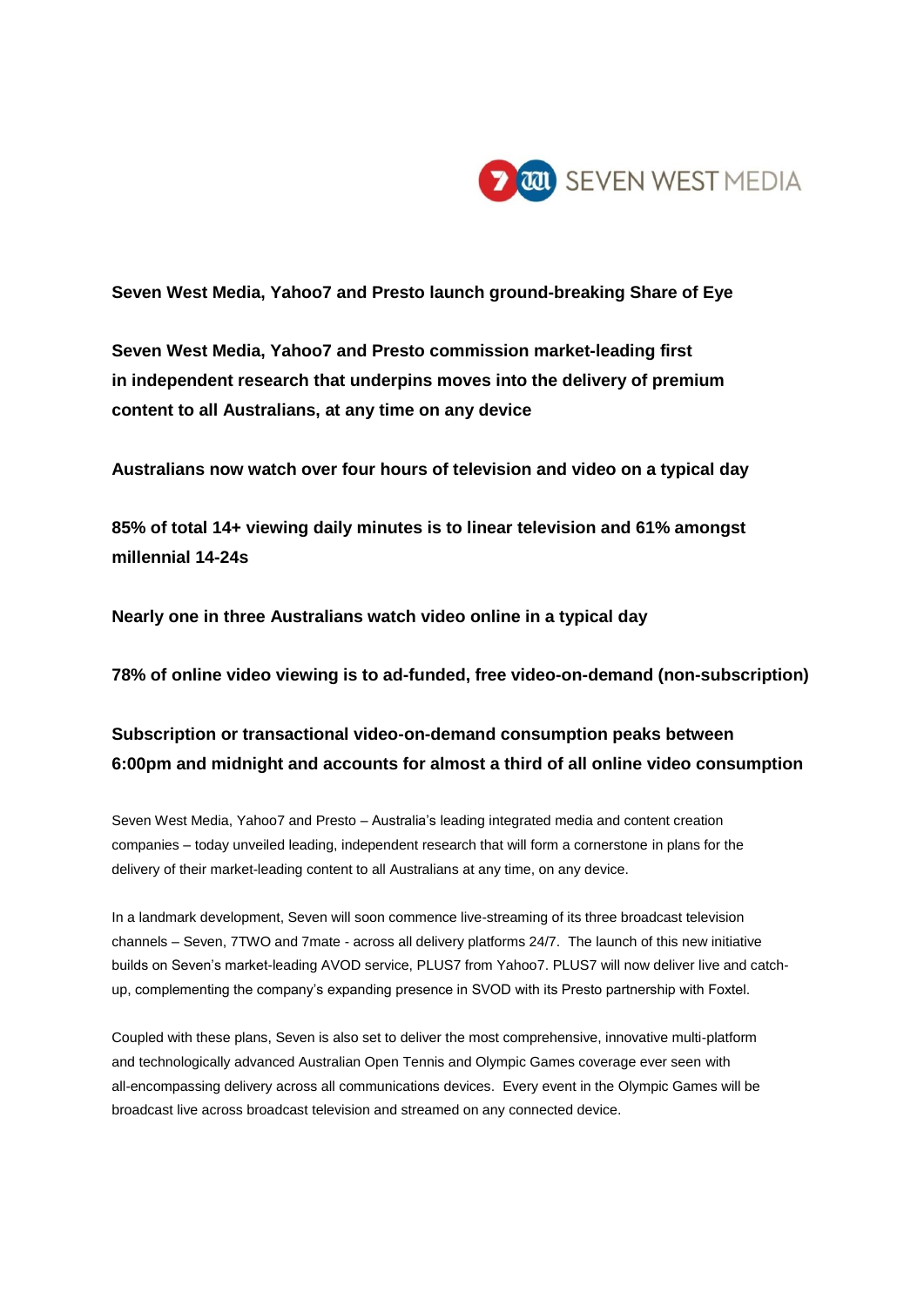As part of this commitment, Seven West Media has commissioned a significant and far-reaching research project from the internationally recognised and independent research company, Edison Research.

Over the past month, Edison Research has engaged with 1,145 Australians to set a benchmark research project on how Australians engage with video content on any device at any time. The findings of this independent research project are available a[t www.shareofeye.com.au.](http://www.shareofeye.com.au/)

The research project's brief was to discover when Australians are watching television and video on any screen, what type of video content they are watching, how they are watching, where they are watching, and on what device, and for how long.

Commenting Kurt Burnette, Seven West Media's Chief Revenue Officer, said: "Clients and stakeholders are now more than ever looking for independent facts and analysis to navigate the evolving world of media consumer behaviour and engagement. Share of Eye, combined with the already gold standard Oztam system, has helped provide that single source of truth, reaffirming our strategy of premium and brand-safe content everywhere, and further allowing us to grow audience and continue to innovate for our advertising partners."

Commenting, Clive Dickens, Seven West Media's Chief Digital Officer, said: "Seven West Media's vision is to create value and engagement from powerful storytelling on every screen and the first ever Share of Eye study helps inform and focus our investments."

Commenting Ed Harrison , CEO Yahoo!7 said: "'Australians love both premium content in long form, such as PLUS7, and also in short form like that found in Yahoo7 News and Entertainment. PLUS7 is Australia's leading AVOD service and brand, and Share of Eye confirms that consumers adore free premium long-form content, with over three times more daily minutes of free or ad-funded video-on-demand compared to paid video."

The findings will form a key part of the three companies' planning and implementation of the delivery of premium video content to all Australians on any device. Seven West Media will launch its approach to this plan to major marketing and advertising partners this week.

(Key findings on following page)